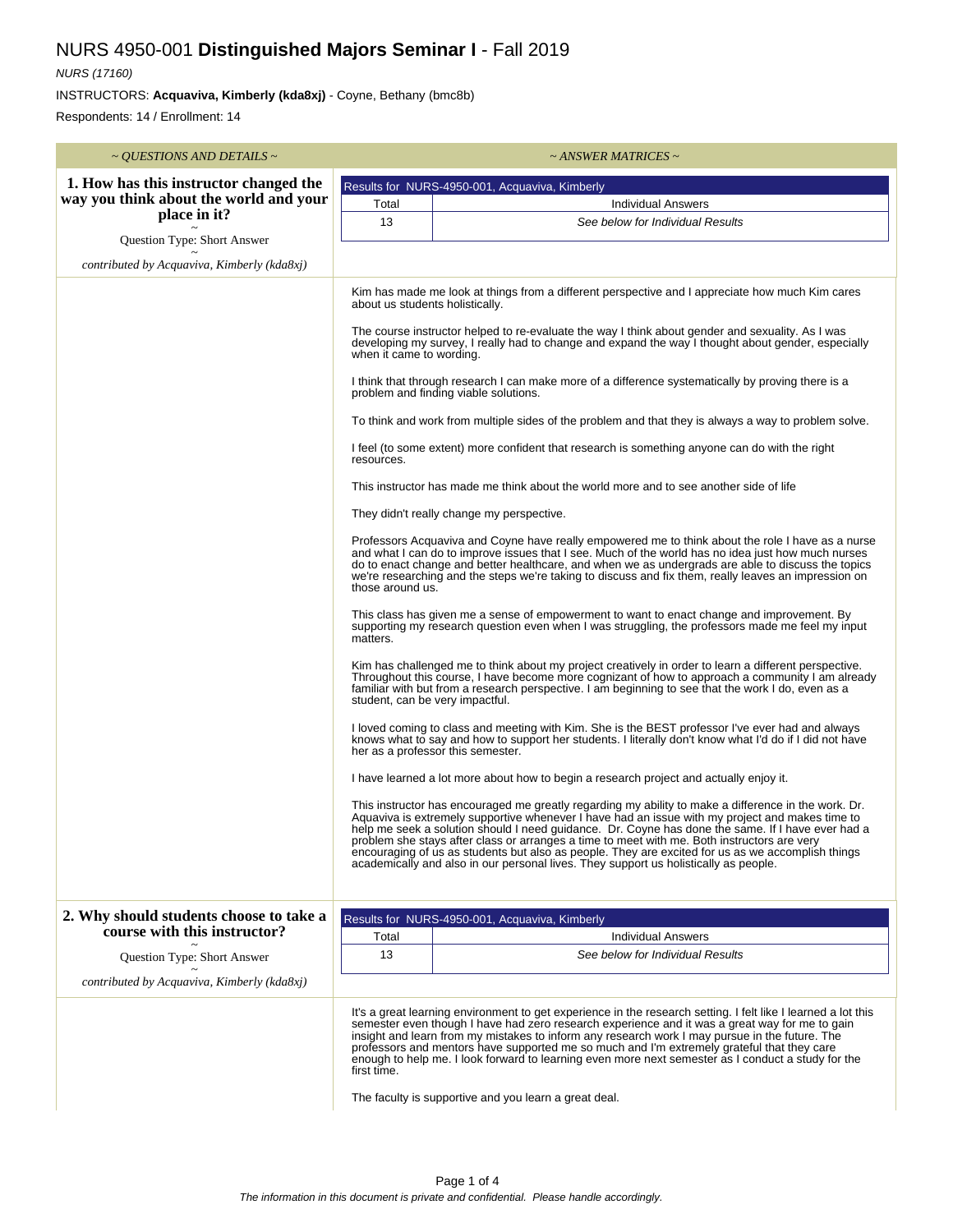| ~ QUESTIONS AND DETAILS ~                                                                                                                           | $\sim$ ANSWER MATRICES $\sim$                                                                                                                                                                                                                                                  |                                                                                                                                                                                                                                                                                                                                                                                                                                                                                                                                                                                                    |              |                                                |                  |                 |                        |                             |  |  |
|-----------------------------------------------------------------------------------------------------------------------------------------------------|--------------------------------------------------------------------------------------------------------------------------------------------------------------------------------------------------------------------------------------------------------------------------------|----------------------------------------------------------------------------------------------------------------------------------------------------------------------------------------------------------------------------------------------------------------------------------------------------------------------------------------------------------------------------------------------------------------------------------------------------------------------------------------------------------------------------------------------------------------------------------------------------|--------------|------------------------------------------------|------------------|-----------------|------------------------|-----------------------------|--|--|
|                                                                                                                                                     |                                                                                                                                                                                                                                                                                | These instructors have taken something that could create an immense amount of stress, pressure,<br>and frustration-research-and made it something that was interesting and oddly satisfying (although<br>definitely still stressful at times, though I think this is unavoidable). They are very approachable, kind,<br>and understanding of the fact that we are all new at this. I never had any hesitation to ask a question,<br>run something by them, or admit that I had no idea what I was doing, because I knew that they were<br>going to kindly redirect and guide me to the next steps. |              |                                                |                  |                 |                        |                             |  |  |
|                                                                                                                                                     | She challenges you to reach your full potential.                                                                                                                                                                                                                               |                                                                                                                                                                                                                                                                                                                                                                                                                                                                                                                                                                                                    |              |                                                |                  |                 |                        |                             |  |  |
|                                                                                                                                                     | Because the two instructors are absolutely fabulous people and they should take a class from<br>Bethany and Kim before leaving UVA SON.                                                                                                                                        |                                                                                                                                                                                                                                                                                                                                                                                                                                                                                                                                                                                                    |              |                                                |                  |                 |                        |                             |  |  |
|                                                                                                                                                     | These are 2 super cool people who are very knowledgable                                                                                                                                                                                                                        |                                                                                                                                                                                                                                                                                                                                                                                                                                                                                                                                                                                                    |              |                                                |                  |                 |                        |                             |  |  |
|                                                                                                                                                     | Kim and Bethany are both very supportive and encouraging. Kim in particular has been a great help<br>to me, but she has also pushed me to step outside of my comfort zone in a positive way. These two<br>instructors have provided a great learning experience this semester. |                                                                                                                                                                                                                                                                                                                                                                                                                                                                                                                                                                                                    |              |                                                |                  |                 |                        |                             |  |  |
|                                                                                                                                                     | I think that Kim is such a great listener and encourager. Sitting in her office is never nerve-wracking,<br>and you always feel supported and encouraged.                                                                                                                      |                                                                                                                                                                                                                                                                                                                                                                                                                                                                                                                                                                                                    |              |                                                |                  |                 |                        |                             |  |  |
|                                                                                                                                                     | Because Kim is the best ever! And research is fun! You learn a lot and get to be in charge of your<br>own learning experience.                                                                                                                                                 |                                                                                                                                                                                                                                                                                                                                                                                                                                                                                                                                                                                                    |              |                                                |                  |                 |                        |                             |  |  |
|                                                                                                                                                     | I think that both of these instructors are particularly brilliant in their fields but are also just brilliant<br>TEACHERS. They make me feel really comfortable and do their best to help take the pressure out of<br>learning. That's really important.                       |                                                                                                                                                                                                                                                                                                                                                                                                                                                                                                                                                                                                    |              |                                                |                  |                 |                        |                             |  |  |
|                                                                                                                                                     | Kim is very supportive and kind.                                                                                                                                                                                                                                               |                                                                                                                                                                                                                                                                                                                                                                                                                                                                                                                                                                                                    |              |                                                |                  |                 |                        |                             |  |  |
|                                                                                                                                                     | Both instructors are extremely approachable and supportive. They are student oriented and ready to                                                                                                                                                                             |                                                                                                                                                                                                                                                                                                                                                                                                                                                                                                                                                                                                    |              |                                                |                  |                 |                        |                             |  |  |
|                                                                                                                                                     | help whenever possible.<br>It is a great course. It allows for independence and great learning opportunities.                                                                                                                                                                  |                                                                                                                                                                                                                                                                                                                                                                                                                                                                                                                                                                                                    |              |                                                |                  |                 |                        |                             |  |  |
|                                                                                                                                                     |                                                                                                                                                                                                                                                                                |                                                                                                                                                                                                                                                                                                                                                                                                                                                                                                                                                                                                    |              |                                                |                  |                 |                        |                             |  |  |
| 3. This course is among the best courses                                                                                                            |                                                                                                                                                                                                                                                                                |                                                                                                                                                                                                                                                                                                                                                                                                                                                                                                                                                                                                    |              | Results for NURS-4950-001, Acquaviva, Kimberly |                  |                 |                        |                             |  |  |
| I've taken at UVA.<br>Question Type: True/False                                                                                                     | Total                                                                                                                                                                                                                                                                          |                                                                                                                                                                                                                                                                                                                                                                                                                                                                                                                                                                                                    |              | False<br>(NA)                                  |                  | True<br>(NA)    |                        |                             |  |  |
| contributed by Acquaviva, Kimberly (kda8xj)                                                                                                         | 14                                                                                                                                                                                                                                                                             |                                                                                                                                                                                                                                                                                                                                                                                                                                                                                                                                                                                                    |              | 3<br>(21.43%)                                  |                  | 11<br>(78.57%)  |                        |                             |  |  |
|                                                                                                                                                     |                                                                                                                                                                                                                                                                                |                                                                                                                                                                                                                                                                                                                                                                                                                                                                                                                                                                                                    |              |                                                |                  |                 |                        |                             |  |  |
| 4. The School supports an environment<br>in which all students, regardless of race,                                                                 | Results for NURS-4950-001, Acquaviva, Kimberly<br>Total<br>Yes<br>No.                                                                                                                                                                                                          |                                                                                                                                                                                                                                                                                                                                                                                                                                                                                                                                                                                                    |              |                                                |                  |                 |                        |                             |  |  |
| gender, age, religious affiliation, sexual<br>orientation, or physical disability are                                                               |                                                                                                                                                                                                                                                                                | 14                                                                                                                                                                                                                                                                                                                                                                                                                                                                                                                                                                                                 |              | (NA)<br>14                                     |                  |                 | (NA)                   |                             |  |  |
| encouraged to learn and develop their<br>skills. Did the instructor create an                                                                       |                                                                                                                                                                                                                                                                                |                                                                                                                                                                                                                                                                                                                                                                                                                                                                                                                                                                                                    |              |                                                | $(100.00\%)$     |                 |                        | $\Omega$<br>$(0.00\%)$      |  |  |
| atmosphere where students of all<br>backgrounds felt equally welcome and<br>valued? If your answer is "no", please<br>explain in the last question. |                                                                                                                                                                                                                                                                                |                                                                                                                                                                                                                                                                                                                                                                                                                                                                                                                                                                                                    |              |                                                |                  |                 |                        |                             |  |  |
| Question Type: Multiple Choice                                                                                                                      |                                                                                                                                                                                                                                                                                |                                                                                                                                                                                                                                                                                                                                                                                                                                                                                                                                                                                                    |              |                                                |                  |                 |                        |                             |  |  |
| contributed by Dean of the School of Nursing                                                                                                        |                                                                                                                                                                                                                                                                                |                                                                                                                                                                                                                                                                                                                                                                                                                                                                                                                                                                                                    |              |                                                |                  |                 |                        |                             |  |  |
| 5. The average number of hours per<br>week I spent outside of class preparing                                                                       | Results for NURS-4950-001                                                                                                                                                                                                                                                      |                                                                                                                                                                                                                                                                                                                                                                                                                                                                                                                                                                                                    |              |                                                |                  |                 |                        |                             |  |  |
| for this course was:                                                                                                                                |                                                                                                                                                                                                                                                                                | Total<br>Less than 1<br>(NA)                                                                                                                                                                                                                                                                                                                                                                                                                                                                                                                                                                       |              | $1 - 3$<br>(NA)                                | 4 - 6<br>(NA)    |                 | $7 - 9$<br>(NA)        | 10 or more<br>(NA)          |  |  |
| Question Type: Multiple Choice                                                                                                                      | 14                                                                                                                                                                                                                                                                             |                                                                                                                                                                                                                                                                                                                                                                                                                                                                                                                                                                                                    | 1<br>(7.14%) | $\overline{7}$<br>$(50.00\%)$                  | 4<br>(28.57%)    |                 | 2<br>(14.29%)          | 0<br>$(0.00\%)$             |  |  |
| contributed by Office of the Provost                                                                                                                |                                                                                                                                                                                                                                                                                |                                                                                                                                                                                                                                                                                                                                                                                                                                                                                                                                                                                                    |              |                                                |                  |                 |                        |                             |  |  |
| 6. I learned a great deal in this course.                                                                                                           | Results for NURS-4950-001                                                                                                                                                                                                                                                      |                                                                                                                                                                                                                                                                                                                                                                                                                                                                                                                                                                                                    |              |                                                |                  |                 |                        |                             |  |  |
| Question Type: Likert                                                                                                                               | Total                                                                                                                                                                                                                                                                          | Mean                                                                                                                                                                                                                                                                                                                                                                                                                                                                                                                                                                                               | Std Dev      | Strongly<br>Agree                              | Agree<br>(4)     | Neutral<br>(3)  | <b>Disagree</b><br>(2) | Strongly<br>Disagree<br>(1) |  |  |
| contributed by Office of the Provost                                                                                                                | 14                                                                                                                                                                                                                                                                             | 4.50                                                                                                                                                                                                                                                                                                                                                                                                                                                                                                                                                                                               | 0.52         | 7<br>$(50.00\%)$                               | 7<br>$(50.00\%)$ | 0<br>$(0.00\%)$ | 0<br>$(0.00\%)$        | 0<br>$(0.00\%)$             |  |  |
|                                                                                                                                                     |                                                                                                                                                                                                                                                                                |                                                                                                                                                                                                                                                                                                                                                                                                                                                                                                                                                                                                    |              |                                                |                  |                 |                        |                             |  |  |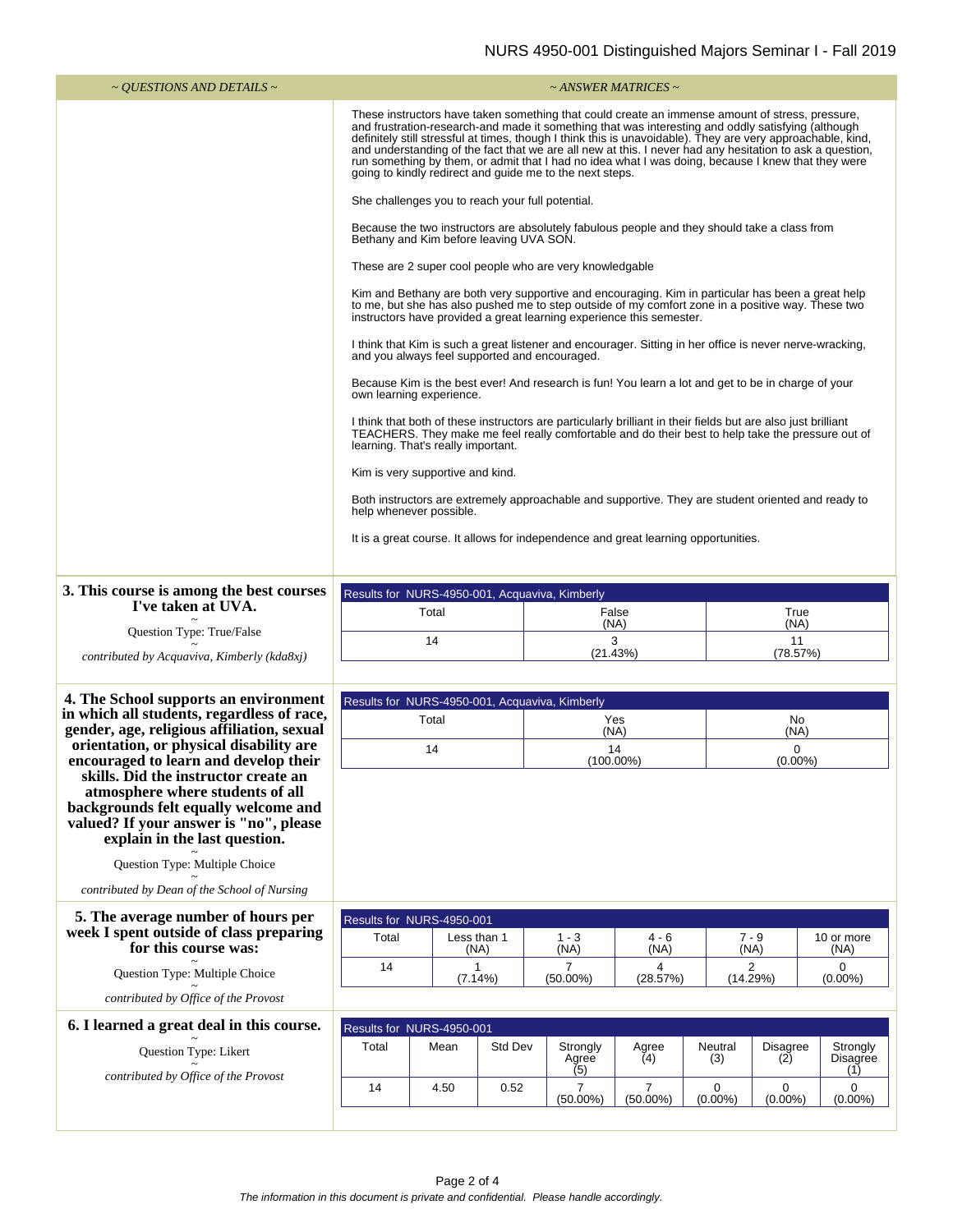## NURS 4950-001 Distinguished Majors Seminar I - Fall 2019

| $\sim$ QUESTIONS AND DETAILS $\sim$                                        |                                                                                                          |                               |                                                           |                                                                                                                                                                                 | $\sim$ ANSWER MATRICES $\sim$                                                                                                                                                                                                                                                                                                                                                                                                                                                                                                                                                                                                                                                                                                                                                                                                                                                                                                                                                                                                                                                                                                                                                                                                                                                                                                                                                                                                                                                                                                                                                                                                                                                                                                                                                                                                                                                                                                                                                                                                                                                                                                                                                                                                                                                                                                                                                                                                                                                                                                                                                                                                                             |                 |                           |                             |
|----------------------------------------------------------------------------|----------------------------------------------------------------------------------------------------------|-------------------------------|-----------------------------------------------------------|---------------------------------------------------------------------------------------------------------------------------------------------------------------------------------|-----------------------------------------------------------------------------------------------------------------------------------------------------------------------------------------------------------------------------------------------------------------------------------------------------------------------------------------------------------------------------------------------------------------------------------------------------------------------------------------------------------------------------------------------------------------------------------------------------------------------------------------------------------------------------------------------------------------------------------------------------------------------------------------------------------------------------------------------------------------------------------------------------------------------------------------------------------------------------------------------------------------------------------------------------------------------------------------------------------------------------------------------------------------------------------------------------------------------------------------------------------------------------------------------------------------------------------------------------------------------------------------------------------------------------------------------------------------------------------------------------------------------------------------------------------------------------------------------------------------------------------------------------------------------------------------------------------------------------------------------------------------------------------------------------------------------------------------------------------------------------------------------------------------------------------------------------------------------------------------------------------------------------------------------------------------------------------------------------------------------------------------------------------------------------------------------------------------------------------------------------------------------------------------------------------------------------------------------------------------------------------------------------------------------------------------------------------------------------------------------------------------------------------------------------------------------------------------------------------------------------------------------------------|-----------------|---------------------------|-----------------------------|
|                                                                            |                                                                                                          |                               |                                                           |                                                                                                                                                                                 |                                                                                                                                                                                                                                                                                                                                                                                                                                                                                                                                                                                                                                                                                                                                                                                                                                                                                                                                                                                                                                                                                                                                                                                                                                                                                                                                                                                                                                                                                                                                                                                                                                                                                                                                                                                                                                                                                                                                                                                                                                                                                                                                                                                                                                                                                                                                                                                                                                                                                                                                                                                                                                                           |                 |                           |                             |
| 7. Overall, this was a worthwhile<br>course.                               | Results for NURS-4950-001<br>Total                                                                       | Mean                          | Std Dev                                                   | Strongly                                                                                                                                                                        | Agree                                                                                                                                                                                                                                                                                                                                                                                                                                                                                                                                                                                                                                                                                                                                                                                                                                                                                                                                                                                                                                                                                                                                                                                                                                                                                                                                                                                                                                                                                                                                                                                                                                                                                                                                                                                                                                                                                                                                                                                                                                                                                                                                                                                                                                                                                                                                                                                                                                                                                                                                                                                                                                                     | Neutral         | <b>Disagree</b>           | Strongly                    |
| Question Type: Likert                                                      |                                                                                                          |                               |                                                           | Agree<br>(5)                                                                                                                                                                    | (4)                                                                                                                                                                                                                                                                                                                                                                                                                                                                                                                                                                                                                                                                                                                                                                                                                                                                                                                                                                                                                                                                                                                                                                                                                                                                                                                                                                                                                                                                                                                                                                                                                                                                                                                                                                                                                                                                                                                                                                                                                                                                                                                                                                                                                                                                                                                                                                                                                                                                                                                                                                                                                                                       | (3)             | (2)                       | Disagree<br>(1)             |
| contributed by Office of the Provost                                       | 14                                                                                                       | 4.71                          | 0.47                                                      | 10<br>(71.43%)                                                                                                                                                                  | 4<br>(28.57%)                                                                                                                                                                                                                                                                                                                                                                                                                                                                                                                                                                                                                                                                                                                                                                                                                                                                                                                                                                                                                                                                                                                                                                                                                                                                                                                                                                                                                                                                                                                                                                                                                                                                                                                                                                                                                                                                                                                                                                                                                                                                                                                                                                                                                                                                                                                                                                                                                                                                                                                                                                                                                                             | 0<br>$(0.00\%)$ | $\mathbf 0$<br>$(0.00\%)$ | $\mathbf 0$<br>$(0.00\%)$   |
| 8. The course's goals and requirements                                     |                                                                                                          |                               | Results for NURS-4950-001, Acquaviva, Kimberly            |                                                                                                                                                                                 |                                                                                                                                                                                                                                                                                                                                                                                                                                                                                                                                                                                                                                                                                                                                                                                                                                                                                                                                                                                                                                                                                                                                                                                                                                                                                                                                                                                                                                                                                                                                                                                                                                                                                                                                                                                                                                                                                                                                                                                                                                                                                                                                                                                                                                                                                                                                                                                                                                                                                                                                                                                                                                                           |                 |                           |                             |
| were defined and adhered to by the<br>instructor.                          | Total                                                                                                    | Mean                          | Std Dev                                                   | Strongly<br>Agree<br>(5)                                                                                                                                                        | Agree<br>(4)                                                                                                                                                                                                                                                                                                                                                                                                                                                                                                                                                                                                                                                                                                                                                                                                                                                                                                                                                                                                                                                                                                                                                                                                                                                                                                                                                                                                                                                                                                                                                                                                                                                                                                                                                                                                                                                                                                                                                                                                                                                                                                                                                                                                                                                                                                                                                                                                                                                                                                                                                                                                                                              | Neutral<br>(3)  | <b>Disagree</b><br>(2)    | Strongly<br>Disagree<br>(1) |
| Question Type: Likert                                                      | 14                                                                                                       | 4.79                          | 0.43                                                      | 11                                                                                                                                                                              | 3                                                                                                                                                                                                                                                                                                                                                                                                                                                                                                                                                                                                                                                                                                                                                                                                                                                                                                                                                                                                                                                                                                                                                                                                                                                                                                                                                                                                                                                                                                                                                                                                                                                                                                                                                                                                                                                                                                                                                                                                                                                                                                                                                                                                                                                                                                                                                                                                                                                                                                                                                                                                                                                         | 0               | $\mathbf 0$               | $\overline{0}$              |
| contributed by Office of the Provost                                       |                                                                                                          |                               |                                                           | (78.57%)                                                                                                                                                                        | (21.43%)                                                                                                                                                                                                                                                                                                                                                                                                                                                                                                                                                                                                                                                                                                                                                                                                                                                                                                                                                                                                                                                                                                                                                                                                                                                                                                                                                                                                                                                                                                                                                                                                                                                                                                                                                                                                                                                                                                                                                                                                                                                                                                                                                                                                                                                                                                                                                                                                                                                                                                                                                                                                                                                  | $(0.00\%)$      | $(0.00\%)$                | $(0.00\%)$                  |
| 9. The instructor was approachable and                                     |                                                                                                          |                               |                                                           |                                                                                                                                                                                 |                                                                                                                                                                                                                                                                                                                                                                                                                                                                                                                                                                                                                                                                                                                                                                                                                                                                                                                                                                                                                                                                                                                                                                                                                                                                                                                                                                                                                                                                                                                                                                                                                                                                                                                                                                                                                                                                                                                                                                                                                                                                                                                                                                                                                                                                                                                                                                                                                                                                                                                                                                                                                                                           |                 |                           |                             |
| made himself/herself available to<br>students outside the classroom.       | Total                                                                                                    | Mean                          | Results for NURS-4950-001, Acquaviva, Kimberly<br>Std Dev | Strongly<br>Agree                                                                                                                                                               | Agree<br>(4)                                                                                                                                                                                                                                                                                                                                                                                                                                                                                                                                                                                                                                                                                                                                                                                                                                                                                                                                                                                                                                                                                                                                                                                                                                                                                                                                                                                                                                                                                                                                                                                                                                                                                                                                                                                                                                                                                                                                                                                                                                                                                                                                                                                                                                                                                                                                                                                                                                                                                                                                                                                                                                              | Neutral<br>(3)  | Disagree<br>(2)           | Strongly<br><b>Disagree</b> |
| Question Type: Likert                                                      | 14                                                                                                       | 4.93                          | 0.27                                                      | (5)<br>13                                                                                                                                                                       | $\mathbf{1}$                                                                                                                                                                                                                                                                                                                                                                                                                                                                                                                                                                                                                                                                                                                                                                                                                                                                                                                                                                                                                                                                                                                                                                                                                                                                                                                                                                                                                                                                                                                                                                                                                                                                                                                                                                                                                                                                                                                                                                                                                                                                                                                                                                                                                                                                                                                                                                                                                                                                                                                                                                                                                                              | 0               | $\mathbf 0$               | (1)<br>0                    |
| contributed by Office of the Provost                                       |                                                                                                          |                               |                                                           | (92.86%)                                                                                                                                                                        | (7.14%)                                                                                                                                                                                                                                                                                                                                                                                                                                                                                                                                                                                                                                                                                                                                                                                                                                                                                                                                                                                                                                                                                                                                                                                                                                                                                                                                                                                                                                                                                                                                                                                                                                                                                                                                                                                                                                                                                                                                                                                                                                                                                                                                                                                                                                                                                                                                                                                                                                                                                                                                                                                                                                                   | $(0.00\%)$      | $(0.00\%)$                | $(0.00\%)$                  |
| 10. Overall, the instructor was an                                         |                                                                                                          |                               | Results for NURS-4950-001, Acquaviva, Kimberly            |                                                                                                                                                                                 |                                                                                                                                                                                                                                                                                                                                                                                                                                                                                                                                                                                                                                                                                                                                                                                                                                                                                                                                                                                                                                                                                                                                                                                                                                                                                                                                                                                                                                                                                                                                                                                                                                                                                                                                                                                                                                                                                                                                                                                                                                                                                                                                                                                                                                                                                                                                                                                                                                                                                                                                                                                                                                                           |                 |                           |                             |
| effective teacher.<br>Question Type: Likert                                | Total                                                                                                    | Mean                          | Std Dev                                                   | Strongly<br>Agree<br>(5)                                                                                                                                                        | Agree<br>(4)                                                                                                                                                                                                                                                                                                                                                                                                                                                                                                                                                                                                                                                                                                                                                                                                                                                                                                                                                                                                                                                                                                                                                                                                                                                                                                                                                                                                                                                                                                                                                                                                                                                                                                                                                                                                                                                                                                                                                                                                                                                                                                                                                                                                                                                                                                                                                                                                                                                                                                                                                                                                                                              | Neutral<br>(3)  | <b>Disagree</b><br>(2)    | Strongly<br>Disagree<br>(1) |
| contributed by Office of the Provost                                       | 14                                                                                                       | 4.79                          | 0.43                                                      | 11<br>(78.57%)                                                                                                                                                                  | 3<br>(21.43%)                                                                                                                                                                                                                                                                                                                                                                                                                                                                                                                                                                                                                                                                                                                                                                                                                                                                                                                                                                                                                                                                                                                                                                                                                                                                                                                                                                                                                                                                                                                                                                                                                                                                                                                                                                                                                                                                                                                                                                                                                                                                                                                                                                                                                                                                                                                                                                                                                                                                                                                                                                                                                                             | 0<br>$(0.00\%)$ | $\mathbf 0$<br>$(0.00\%)$ | 0<br>$(0.00\%)$             |
|                                                                            |                                                                                                          |                               |                                                           |                                                                                                                                                                                 |                                                                                                                                                                                                                                                                                                                                                                                                                                                                                                                                                                                                                                                                                                                                                                                                                                                                                                                                                                                                                                                                                                                                                                                                                                                                                                                                                                                                                                                                                                                                                                                                                                                                                                                                                                                                                                                                                                                                                                                                                                                                                                                                                                                                                                                                                                                                                                                                                                                                                                                                                                                                                                                           |                 |                           |                             |
| 11. Please make any overall comments<br>or observations about this course: | Results for NURS-4950-001<br>Total<br><b>Individual Answers</b><br>8<br>See below for Individual Results |                               |                                                           |                                                                                                                                                                                 |                                                                                                                                                                                                                                                                                                                                                                                                                                                                                                                                                                                                                                                                                                                                                                                                                                                                                                                                                                                                                                                                                                                                                                                                                                                                                                                                                                                                                                                                                                                                                                                                                                                                                                                                                                                                                                                                                                                                                                                                                                                                                                                                                                                                                                                                                                                                                                                                                                                                                                                                                                                                                                                           |                 |                           |                             |
| Question Type: Short Answer                                                |                                                                                                          |                               |                                                           |                                                                                                                                                                                 |                                                                                                                                                                                                                                                                                                                                                                                                                                                                                                                                                                                                                                                                                                                                                                                                                                                                                                                                                                                                                                                                                                                                                                                                                                                                                                                                                                                                                                                                                                                                                                                                                                                                                                                                                                                                                                                                                                                                                                                                                                                                                                                                                                                                                                                                                                                                                                                                                                                                                                                                                                                                                                                           |                 |                           |                             |
| contributed by Office of the Provost                                       |                                                                                                          |                               |                                                           |                                                                                                                                                                                 |                                                                                                                                                                                                                                                                                                                                                                                                                                                                                                                                                                                                                                                                                                                                                                                                                                                                                                                                                                                                                                                                                                                                                                                                                                                                                                                                                                                                                                                                                                                                                                                                                                                                                                                                                                                                                                                                                                                                                                                                                                                                                                                                                                                                                                                                                                                                                                                                                                                                                                                                                                                                                                                           |                 |                           |                             |
|                                                                            | told what to do.<br>issues.                                                                              | job team teaching the course! | Thank you for supporting us through this!                 | had to navigate a large portion of this class on our own.<br>Bethany always made themselves available to their students :)<br>semester and having done something I am proud of! | Initially this class was supposed to meet every other week, but we ended up clumping the meetings<br>together at the beginning of the semester. The classes that we had focused on things that I think we<br>already knew, such as qualitative vs quantitative research etc. For the parts that most of us had no<br>experience with, such as writing Specific Aims and IRB proposals, we had no class for. While one-on-<br>one meetings have their merit, I felt like we could have been supported more throughout the<br>semester. We were given templates and then told to do the assignment, although the course<br>professors were always available, I feel that classes could also have benefited us. It just felt like we<br>I liked having more one-on-one meetings than class sessions. I think that individual meetings were<br>more helpful to me when developing my project. I thought this class had the right amount of structure<br>and guidance. I learn better when I am left to figure things out on my own a bit rather than just being<br>I loved coming to class and learning about everyone's projects. I really appreciated how Kim and<br>While this has been one of the hardest and most intense courses I have taken at the UVA SON, I<br>have had the most support from my professors. I am grateful for all of their wisdom, expertise, and<br>most of all patience and I try to figure out the world that is nursing research.<br>This course is difficult, as research is, but Professors Acquaviva and Coyne really did all they could to<br>make it enjoyable, interesting, and painless. I appreciated their dedication to helping us every step of<br>the way and their understanding when things didn't go as planned. They provided realistic, practical<br>advice to guide our projects in such a way that made sense and was doable in the allotted amount of<br>time for DMP. I am very grateful for the fact that we didn't have to do the paper this semester, and I<br>really think it made the whole project more manageable. I am looking forward to finishing it out next<br>I like how the professors empower us to make this course what we want to get out of it. There are<br>also very clear deadlines that make it easier to get stuff done because you know well in advanced<br>when things are due. I also enjoy hearing both of their perspectives in class and think they do a great<br>Loved it! I thought the times when we were able to have individual meetings with the course faculty<br>was more helpful in my personal project progress than large classes where everyone discussed their |                 |                           |                             |
|                                                                            |                                                                                                          | Page 3 of 4                   |                                                           |                                                                                                                                                                                 |                                                                                                                                                                                                                                                                                                                                                                                                                                                                                                                                                                                                                                                                                                                                                                                                                                                                                                                                                                                                                                                                                                                                                                                                                                                                                                                                                                                                                                                                                                                                                                                                                                                                                                                                                                                                                                                                                                                                                                                                                                                                                                                                                                                                                                                                                                                                                                                                                                                                                                                                                                                                                                                           |                 |                           |                             |